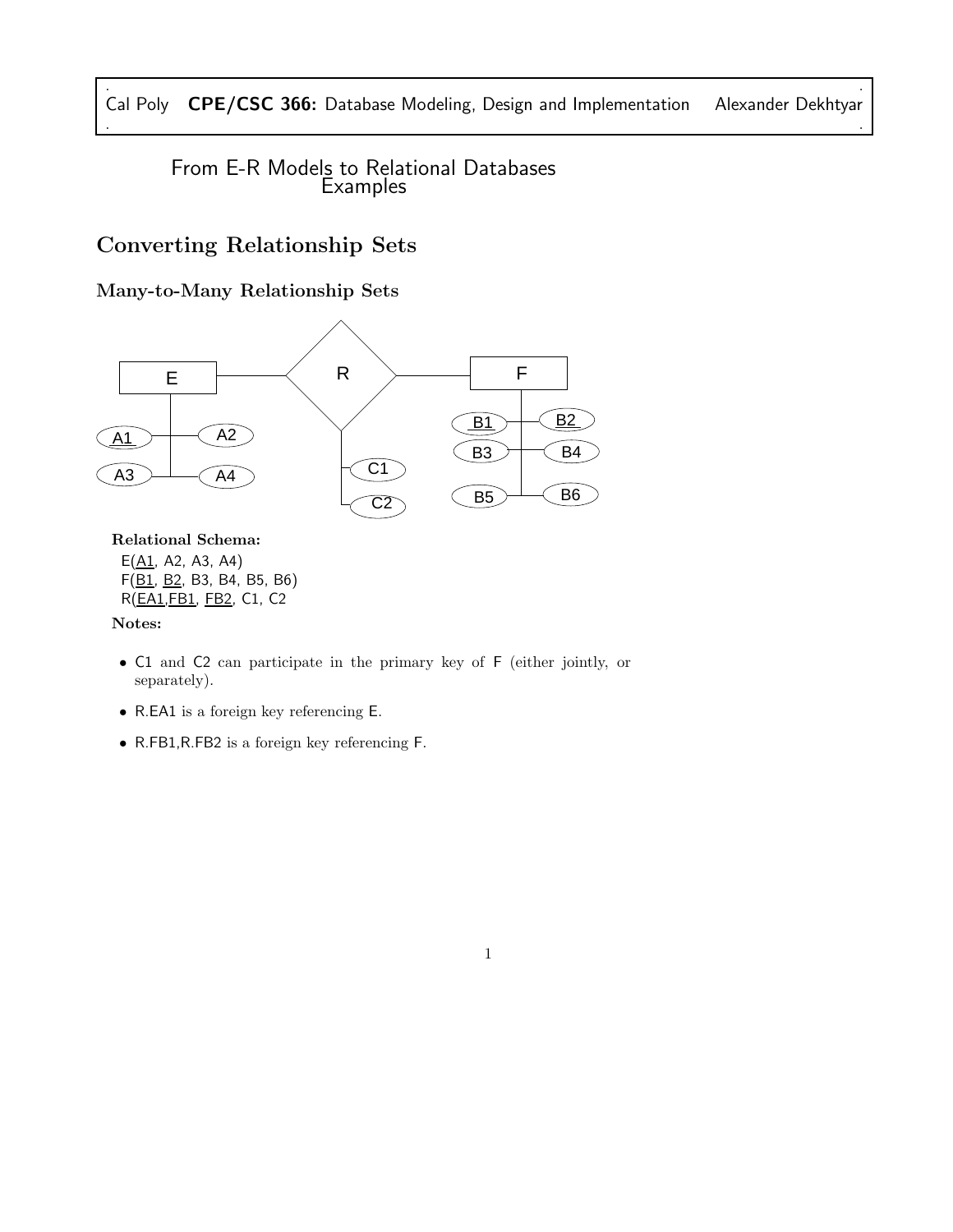## Many-to-One Relationship Sets



Relational Schema:

E(A1, A2, A3, A4, FB1, FB2, C1, C2)  $F(\underline{B1}, \underline{B2}, B3, B4, B5, B6)$ 

Notes:

• E.FB1,E.FB2 is a foreign key referencing F.

## One-to-One Relationship Sets



Relational Schema 1: E(A1, A2, A3, A4, FB1, FB2, C1, C2) F(B1, B2, B3, B4, B5, B6)

Notes:

• E.FB1,E.FB2 is a foreign key referencing F.

### Relational Schema 2:

 $E(\underline{A1}, A2, A3, A4)$ F(B1, B2, B3, B4, B5, B6, C1, C1, EA1)

## Notes:

• F.EA1 is a foreign key referencing E.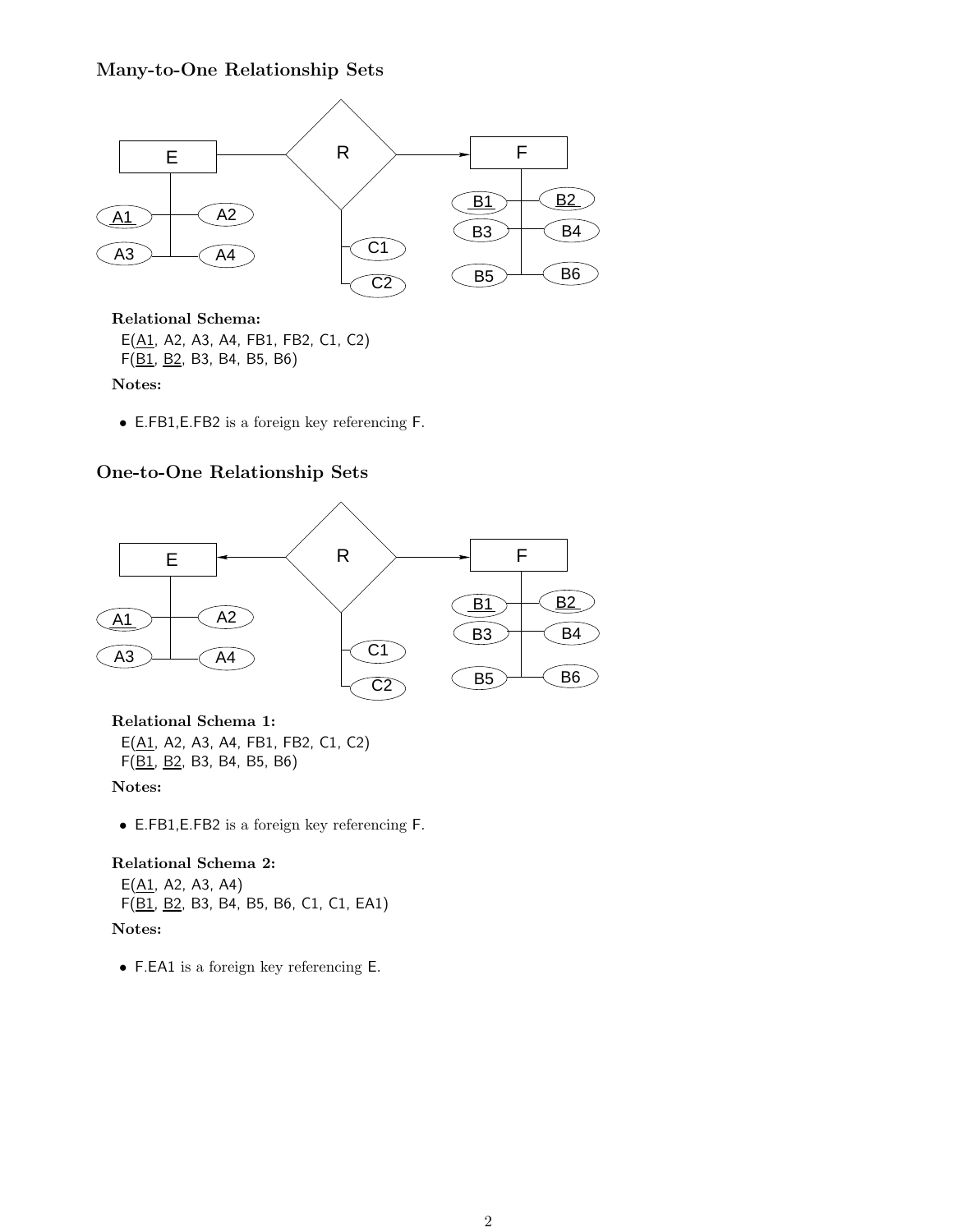## Weak Entity Sets



Relational Schema:

E(A1, A2, A3, A4, FB1, FB2, C1, C2) F(B1, B2, B3, B4, B5, B6)

Notes:

• E.FB1,E.FB2 is a foreign key referencing F.

## Aggregation



### Relational Schema:

 $E(\underline{A1}, A2, A3, A4)$ F(B1, B2, B3, B4, B5, B6) R(EA1,FB1, FB2, C1, C2  $G(\underline{D1}, D2)$ S(GD1, D3, REA1, RFB1, RFB2)

#### Notes:

- C1 and C2 can participate in the primary key of F (either jointly, or separately). If this is the case, they must be included in the attribute list for S.
- R.EA1 is a foreign key referencing E.
- R.FB1,R.FB2 is a foreign key referencing F.
- S.GD1 is a foreign key referencing G.
- S.REA1, S.RFB1, S.RFB2 is a foreign key referencing R. S.REA1 is a foreign key referencing E. S.RFB1, S.RFB2 is a foreign key referencing F.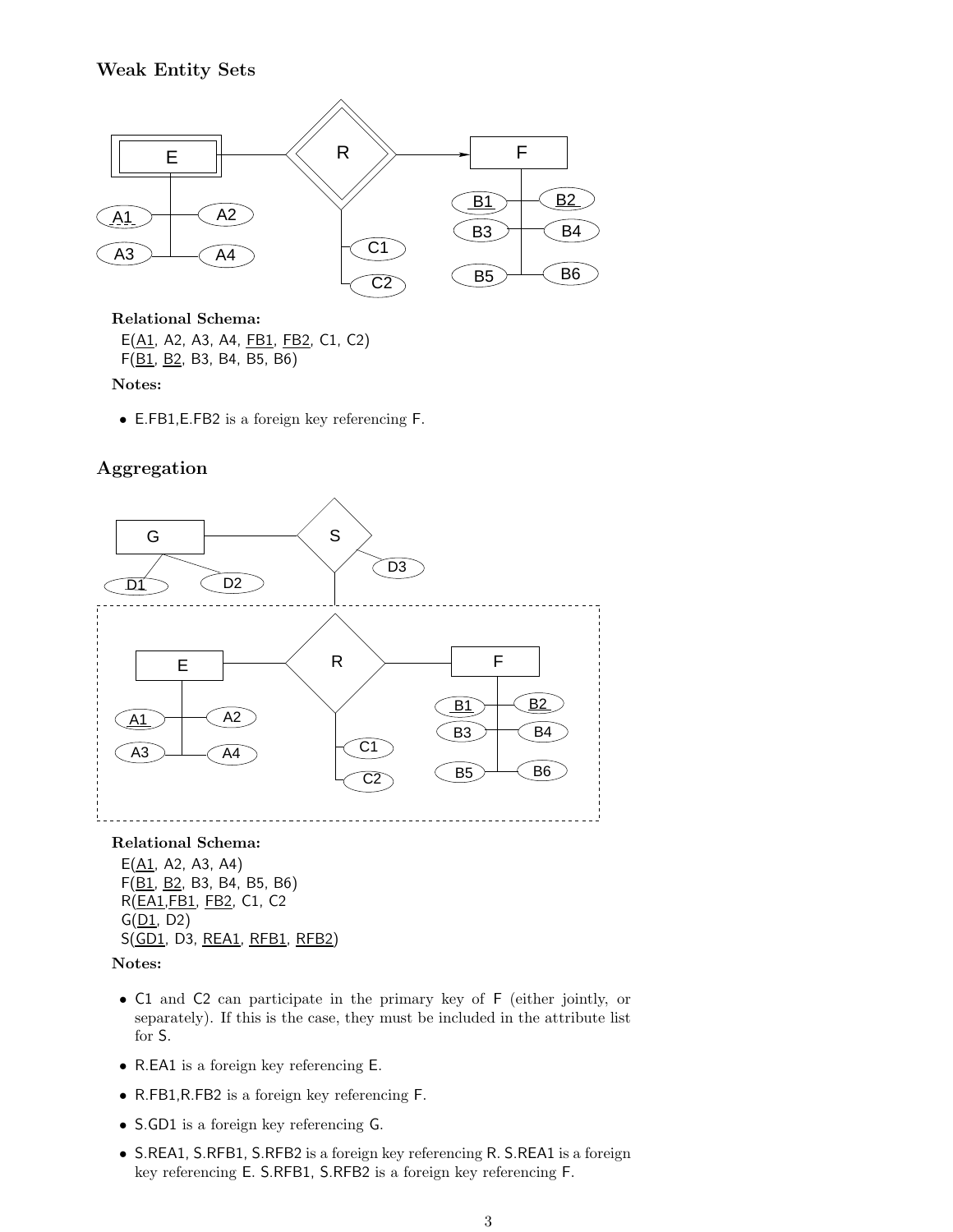### Class Hierarchies

In this example, E is the class "container", which has four attributes common to all subclasses in the hierarchy, including the primary key, A1. E has three disjoint subclasses, F,G and H. Entities in F must belong to at least one, but possibly, both ubclasses, K and L. G has a subset of its entities belonging to subclass M.

(note, black dots identify entity sets that contain actual physical entities in this hierarchy.)



## E-R approach

### Relational Schema:

 $E(\underline{A1}, A2, A3, A4)$ F(EA1, B1, B2) G(EA1, C1, C2) H(EA1, I1) K(EA1, BB1, BB2, BB3)  $L(EA1)$ M(EA1, CC1, CC2)

#### Notes:

• F.EA1, G.EA1, H.EA1, K.EA1, L.EA1 and M.EA1 are all foreign keys referencing E.

#### Object-Oriented Approach

#### Relational Schema:

EFK(A1, A2, A3, A4, B1, B2, BB1, BB2, BB3) EFL(A1, A2, A3, A4, B1, B2) EG(A1, A2, A3, A4, C1, C2) EGM(A1, A2, A3, A4, C1, C2, CC1, CC2)  $EH(\underline{A1}, A2, A3, A4, 11)$ 

#### Notes:

• Tables are created only for those entity sets that contain physical entities (i.e., for all terminal paths in the hierarchy).